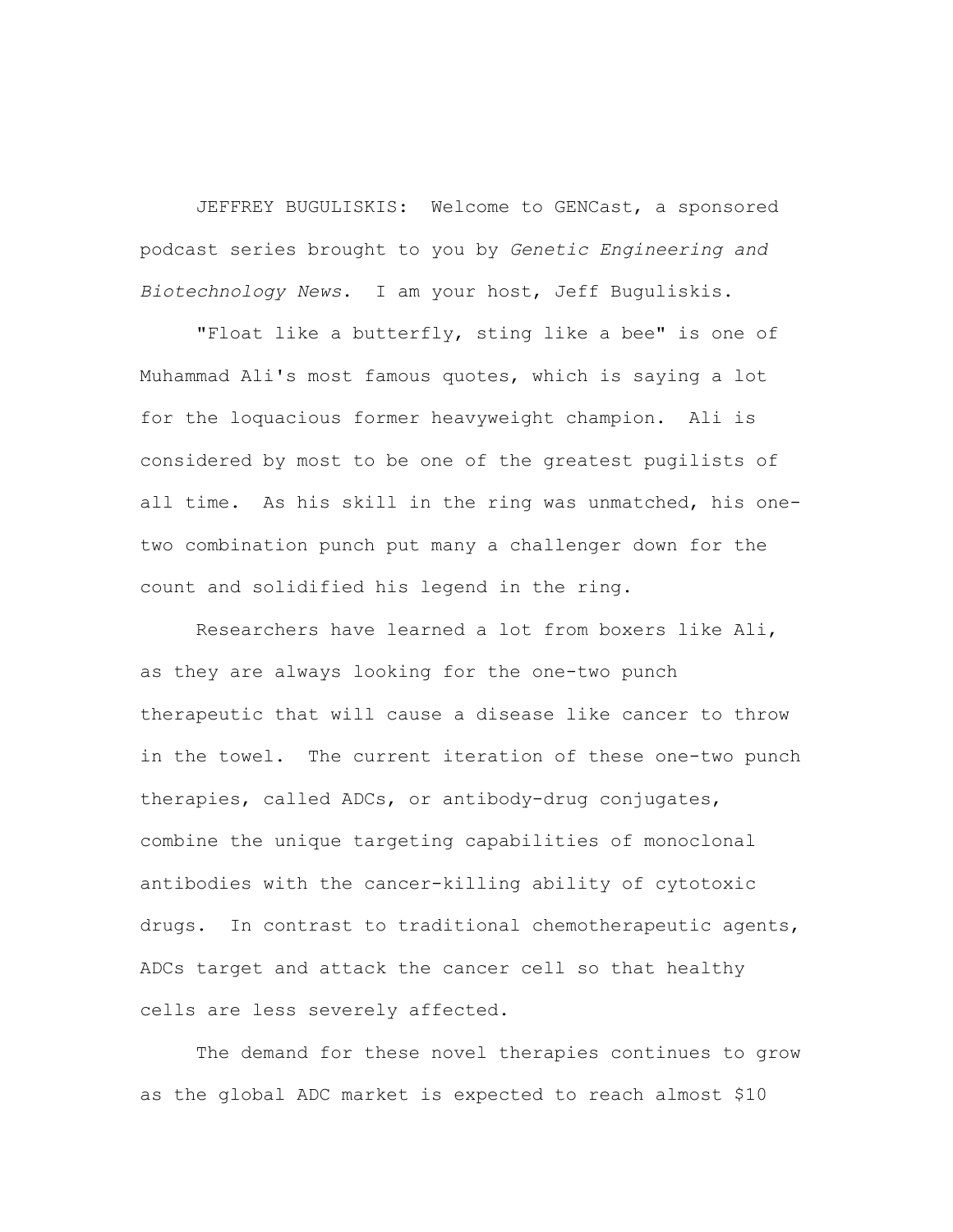billion by 2025, yet the development of these molecules presents a unique set of challenges, as they are notoriously complex structures that require an exceptional amount of expertise to produce successfully, a scenario that professionals within the M Lab Collaboration Centers at MilliporeSigma feel right at home tackling head on.

With over 70% of ADC projects being outsourced to contract development and manufacturing organizations, the M Lab Collaboration Centers have gone 15 rounds over some of the toughest ADC production issues and come out victorious. Let us speak with our panelists for this episode of GENCast and find out why you want them working your corner for all your biomanufacturing bouts.

LISA McDERMOTT: My name is Lisa McDermott, and I am the Director of the Process and Analytical Development Department at St. Louis, Missouri. Our major role in this organization is to take and develop processes for bioconjugation and transfer them into our GMP development shops.

BETH GOODRICH: My name is Beth Goodrich, and I am Director of the Manufacturing Science and Technology Application Engineering Team. I am based in Burlington, Massachusetts. My team is responsible for developing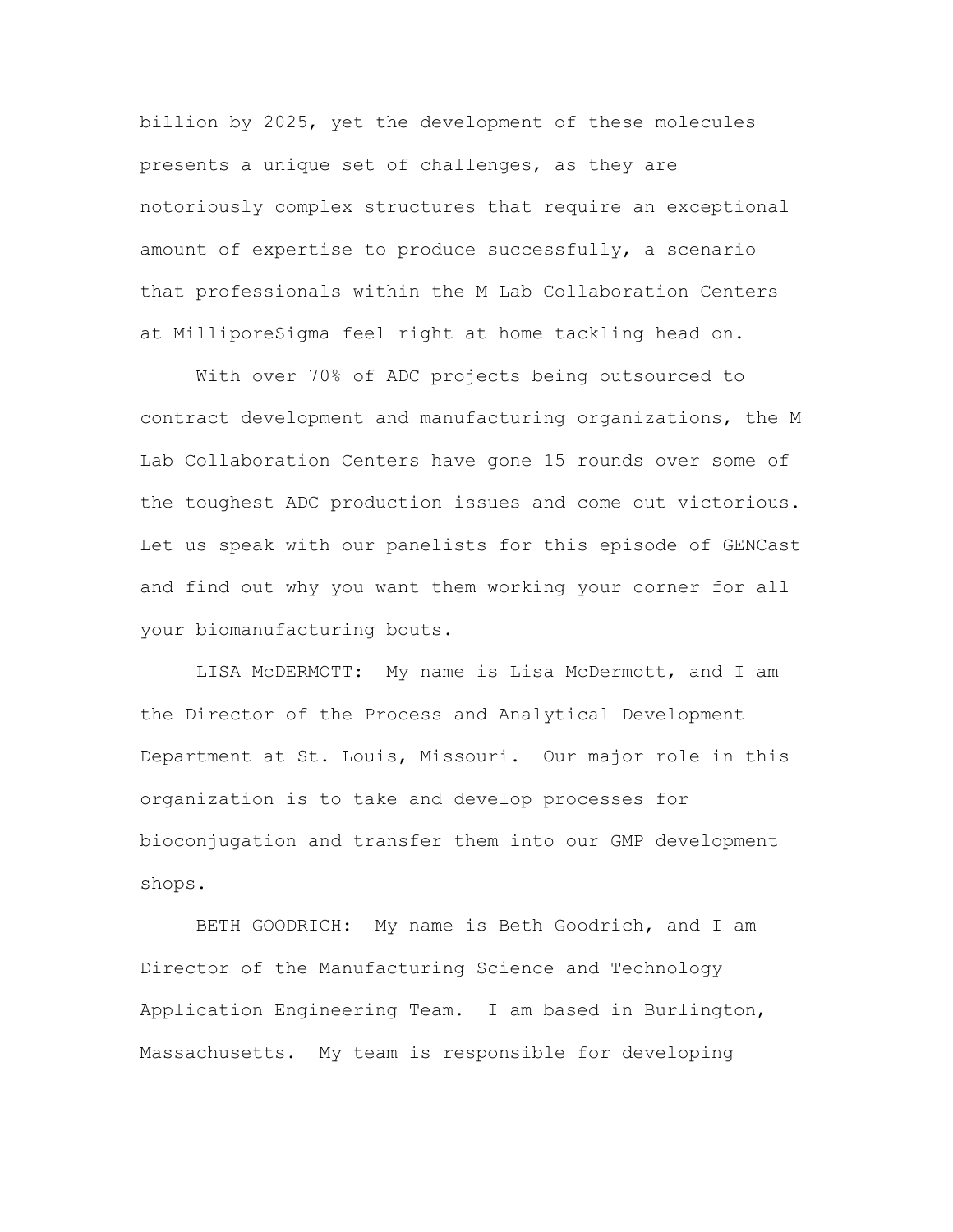application proof statements and best practices for all the products in our portfolio.

WILL SANDERS: My name is Will Sanders. I am the Director of Process Development in Madison, Wisconsin. Our organization is a contract manufacturing organization. We specialize in the production of active pharmaceutical ingredients under GMP, typically small molecules.

JEFFREY BUGULISKIS: Thanks, even, for joining us today on this GENCast. Let us start to dive into the first question. Analysts, what would you say is the biggest challenge that antibody-drug conjugate manufacturers face in bringing their therapies to market?

LISA McDERMOTT: So ADCs and bioconjugations in general present a unique set of challenges for drug companies. The development is very complex, and their structural exceptionality requires a lot of expertise in a variety of different technologies for both small and large molecules for production, as well as for the analytical methods, to understand them.

In addition, a manufacturer has to have expertise in handling of high-potent compounds at large scale, which is not something that everyone has expertise in. These complexities have led to over 70% of the ADC projects being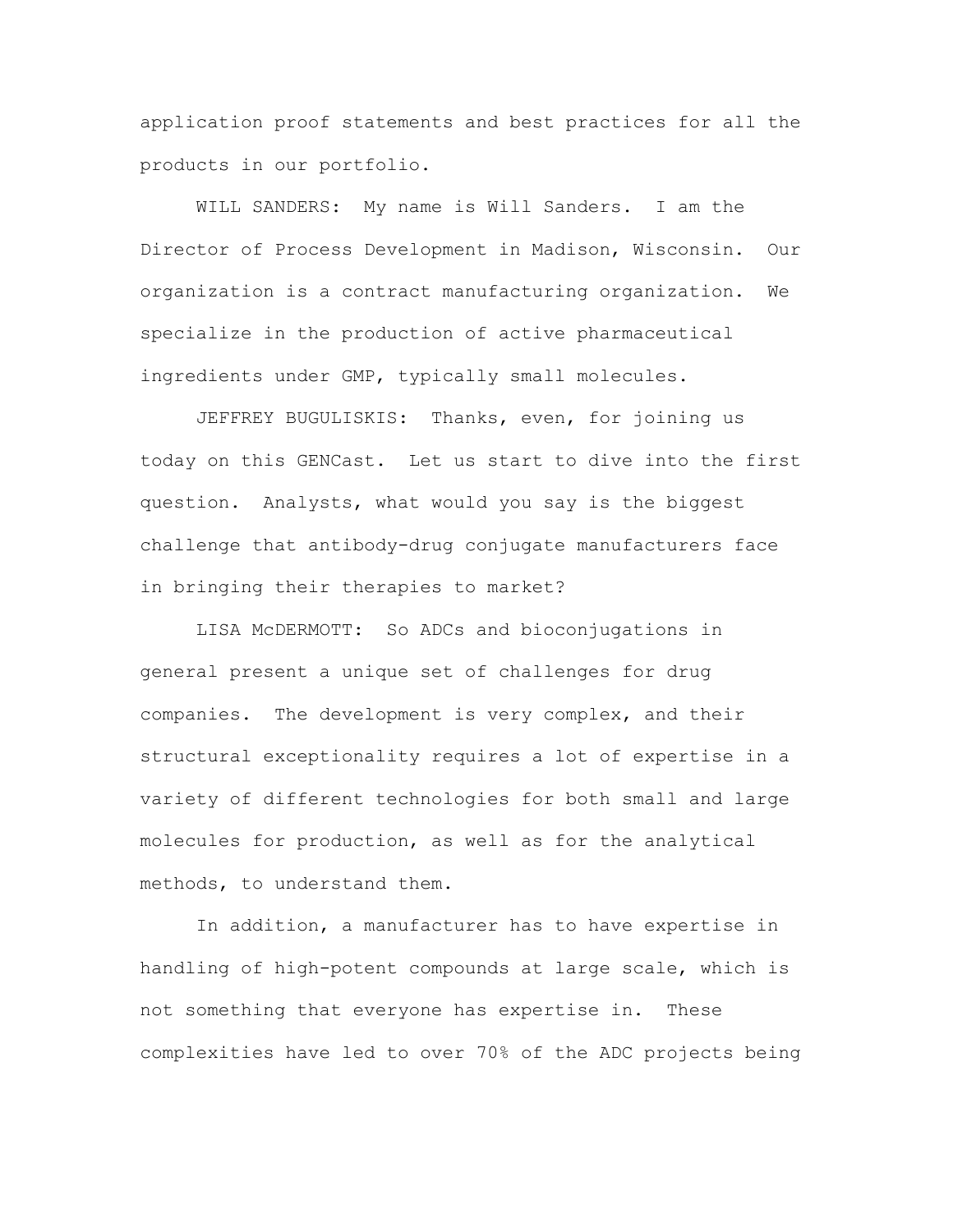outsourced to contract manufacturers for both development as well as manufacturing.

WILL SANDERS: So Lisa mentioned the highly potent nature of these compounds. That is really an important consideration. Payloads for ADCs are very complex molecules, and they present very significant chemistry challenges. But in addition to the normal challenges of chemistry, you have to pay a lot of attention to safe handling with the linker payloads.

So, many of these compounds are extremely toxic and have to be handled in full containment in specially designed isolators to ensure the safety of our employees.

JEFFREY BUGULISKIS: So why do customers working with ADCs visit the M Lab Collaboration Centers?

BETH GOODRICH: Well, I think it is beneficial to bring customers in to the M Lab Collaboration Centers for a few different reasons. You know, the first would be if they are not really sure about their long-term strategy. You know, are they thinking about building their own facility over time?

We can bring them in, and it is great for them to be able to see the capacity and the equipment that we have available for their process while also giving them access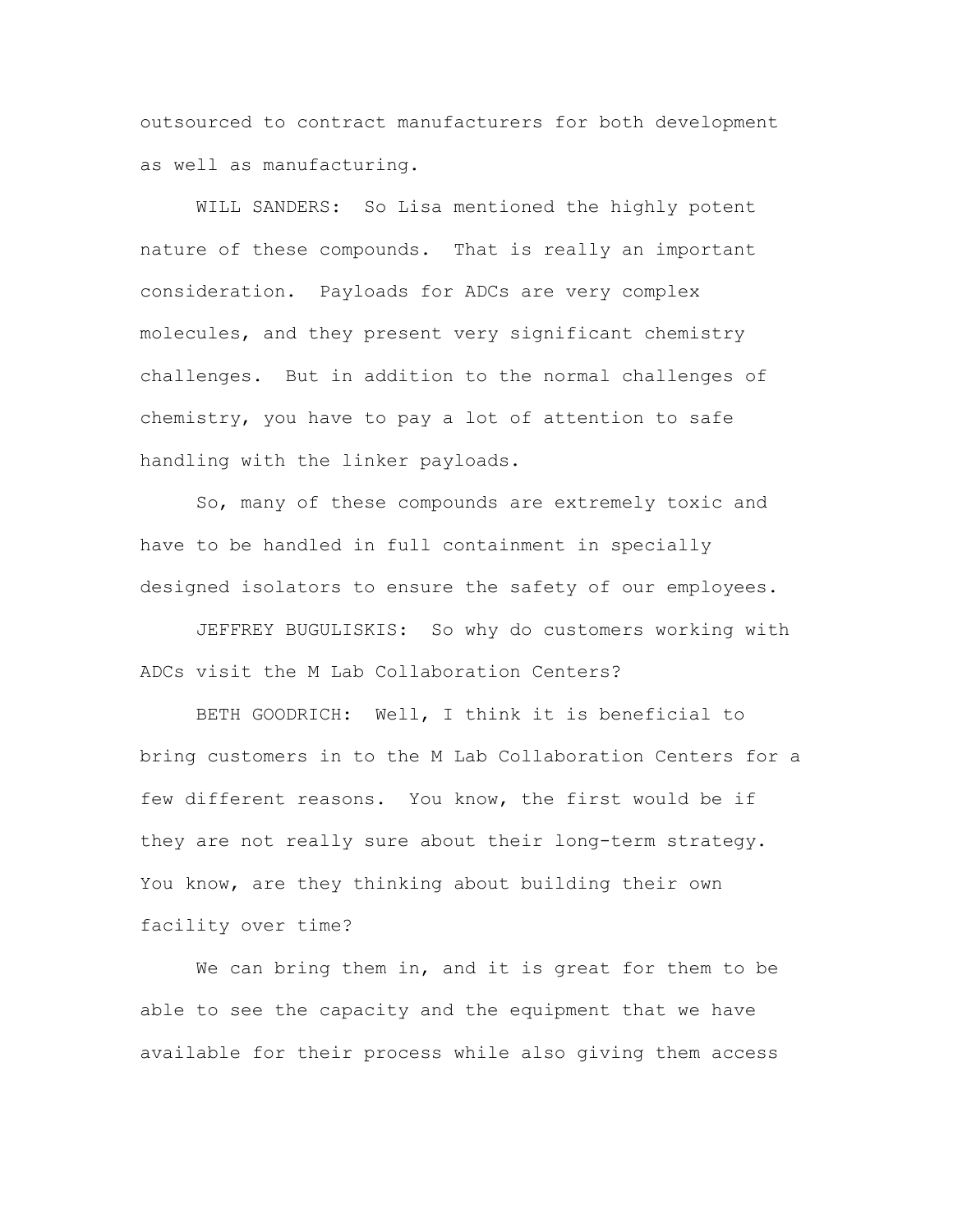to the technical expertise of the MSAT team, the Manufacturing Science and Technology team.

The M Lab is a great environment to discuss downstream processing, and we do have a full single-use template for ADC manufacturing and bioconjugation. And that single use really increases flexibility and speed while reducing the operator and the environmental risk versus conventional manufacturing. So by having them come in, they really can visualize this process firsthand in a non-GMP lab setting.

In addition, if they are already in the middle of kind of developing that process, we have those technical experts that can help optimize the process parameters, design specific assemblies if that is what is needed for them, develop automated recipes and help with training on the systems. So, really kind of a wide variety of reasons why it can be beneficial for them to come in for a visit in the M Lab Collaboration Center.

In addition, you know, I wanted to point out that for this full single-use template, we do have an on-demand webinar that is available on our website that really kind of goes into what different pieces and parts are included there and what data we have to support them.

LISA McDERMOTT: As Beth describes, we are totally invested in the single-use platform that has been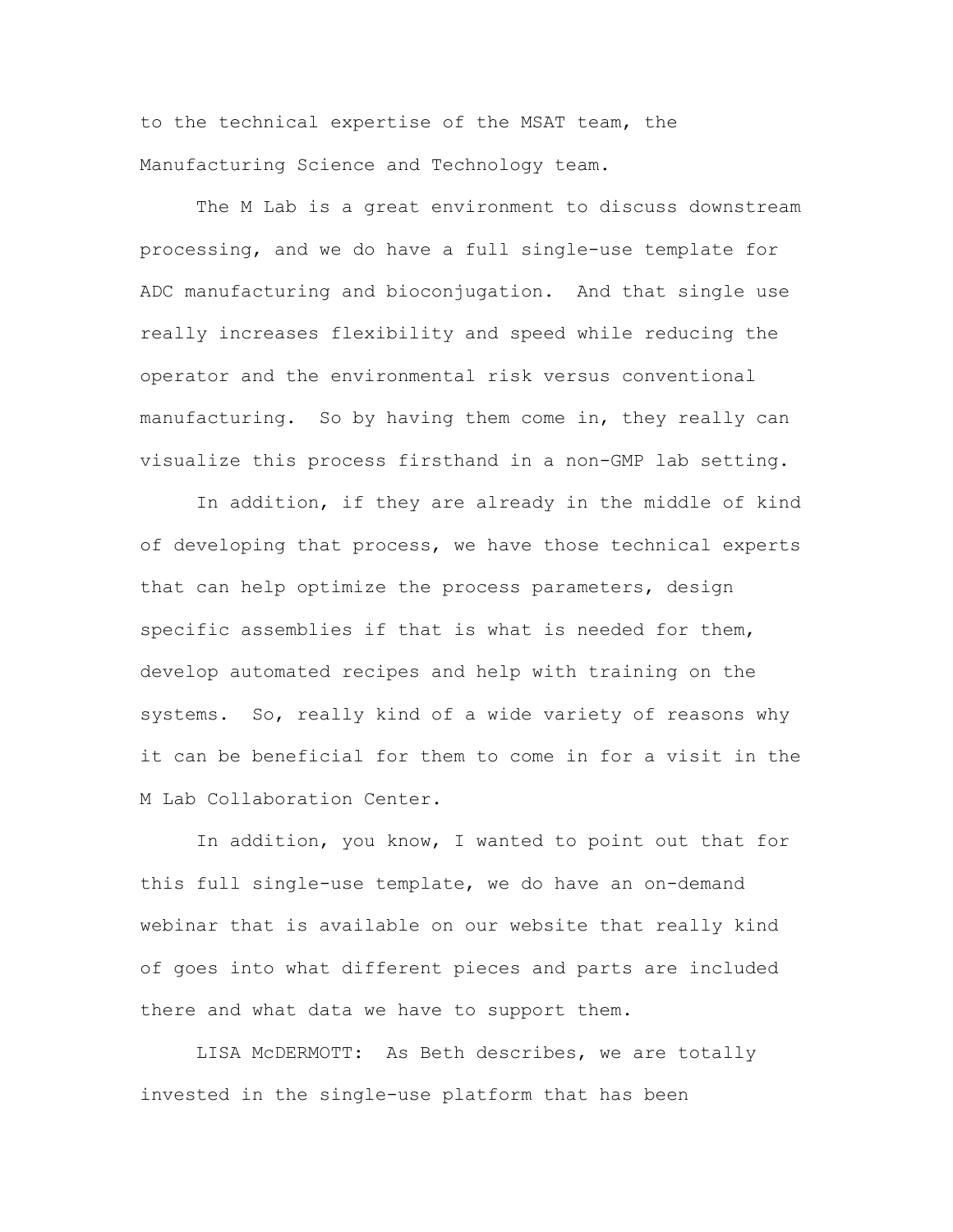developed. This has been a cornerstone to our implementation of the single-use GMP process train in our manufacturing facility, and in fact, as part of that webinar, we talk about our ability to be able to work together to implement single use in the GMP environment.

And having the ability of the M Lab and all of the development work they have done within their product profile really helps us understand the scalability of processes from one size to the next. Having them as a resource is also something that is incredibly valuable to us.

So having that resource to be able to lean on as well as take all of our processes to large-scale single-use manufacturing has been a very exciting area for us in the last few years.

JEFFREY BUGULISKIS: Great. Thanks, guys. With an increasing amount of ADCs' manufacturing work being outsourced to CDMOs, how is MilliporeSigma staying ahead of this trend?

LISA McDERMOTT: In St. Louis, we have a very long history of investing in ADC manufacturing to meet our customers' needs. Back in 2008, we commissioned our clinical ADC facility. This facility really targets earlyphase projects, phase 1, potentially even phase 2, really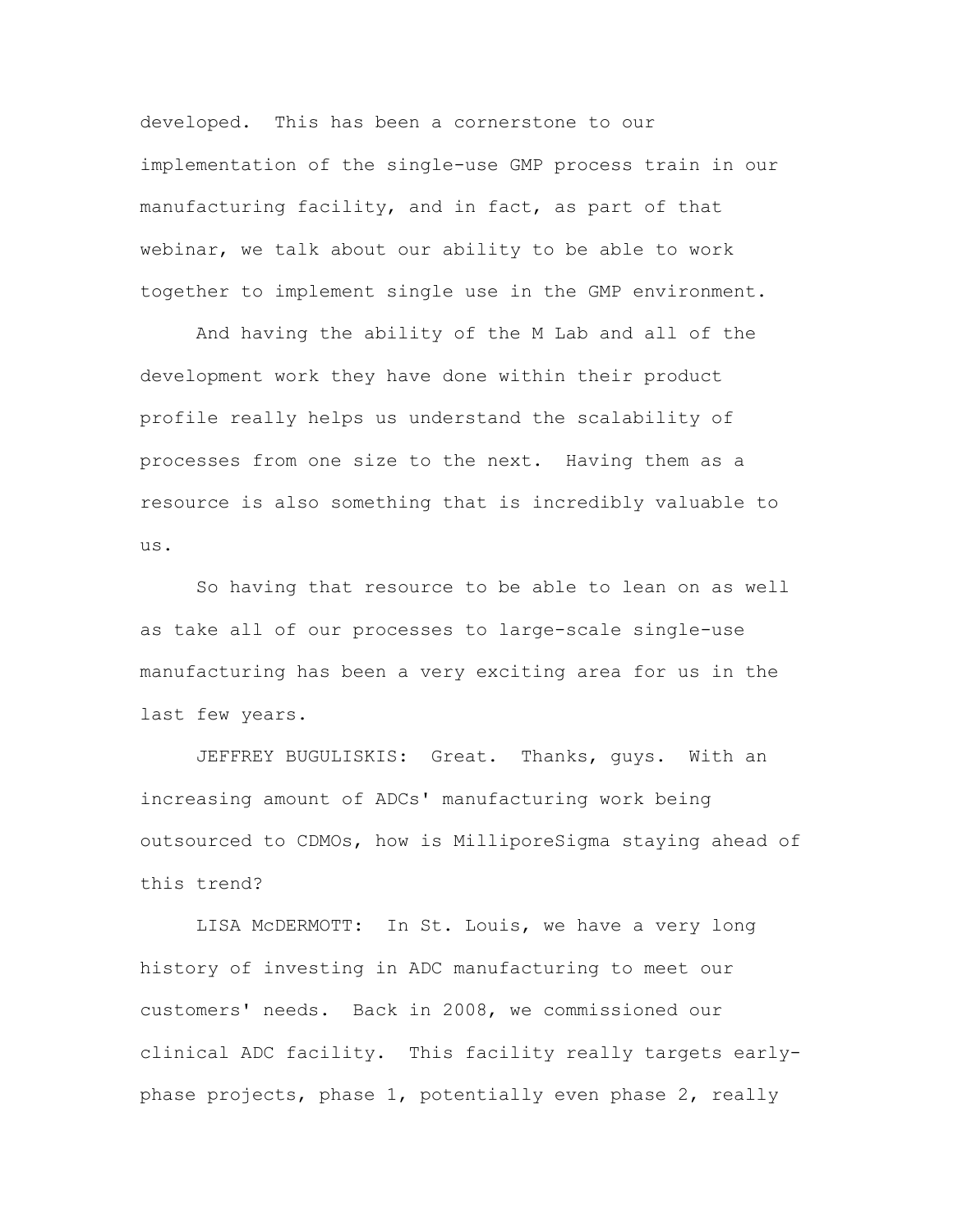focusing on having a facility that we can get programs to the clinic very quickly with a robust process and efficient pace.

We followed in 2015 with the implementation of our commercial facility to produce late-stage and commercial products. To date, we have supported more than 25 new INDs coming out of those facilities and have produced more than 125 batches in the GMP space.

In addition to that increase in our manufacturing capabilities, of particular interest to me, we have continued to invest in the process and analytical development infrastructure here in St. Louis. In 2018, we expanded our process and analytical development laboratories with a 6,000-square-foot addition, and this has enabled us to really expand the footprint both in capacity as well as just in size of batches that we have been able to do.

In the development space now, we have the ability to not only do large-scale chromatography, we can produce batches up to 50 l, still within the development space, before we actually do our tech transfer into GMP.

In that space, we have supplied over 600 batches of different ADC constructs to our customers at varying scales, all the way down from milligram scales, all the way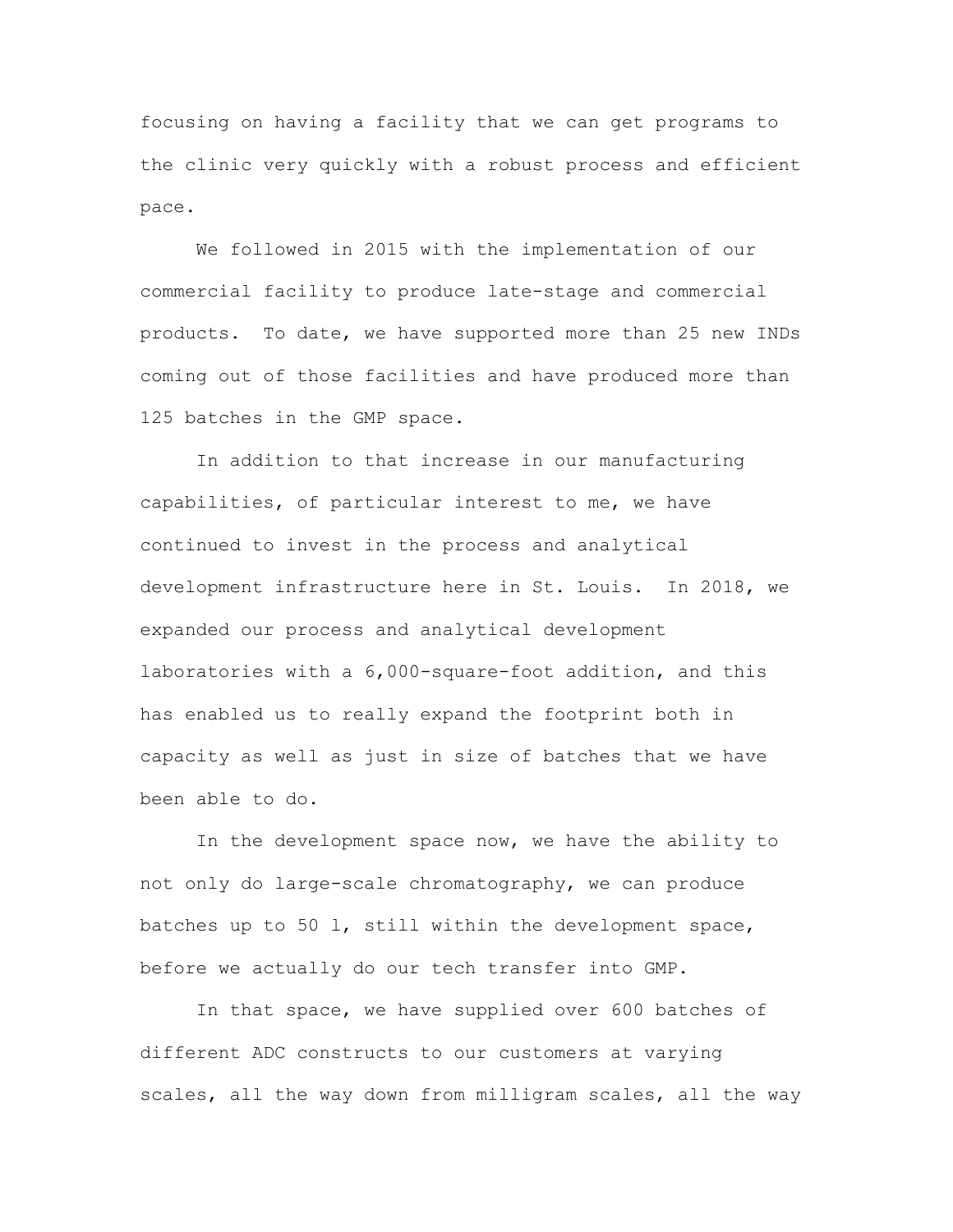up to about 150 g. This really enables them to be able to make their choices and be able to move forward with their programs very efficiently.

Of particular interest in this podcast that we are doing, talking about the single-use technology in the ADC space, we have worked with Beth's organization very closely to develop and implement single-use reactors not only in our GMP space, but also in our PAD space.

This allows us to be able to scale directly from glass into single-use reactor and PAD, and then into single-use reactors in the manufacturing space. Knowing all of the turndown rates, all of the scalability between all of those different units. This collaboration has really ensured that we are compatible and scalable with our single-use technology.

In addition, we continued to expand our PAD capabilities in automation. These tools not only allow us to gather more information, as much data as possible, it is very valuable for understanding our process and characterization, allows us to gather ranges for our processes, so the way -- transfer into manufacturing, we have more flexibility.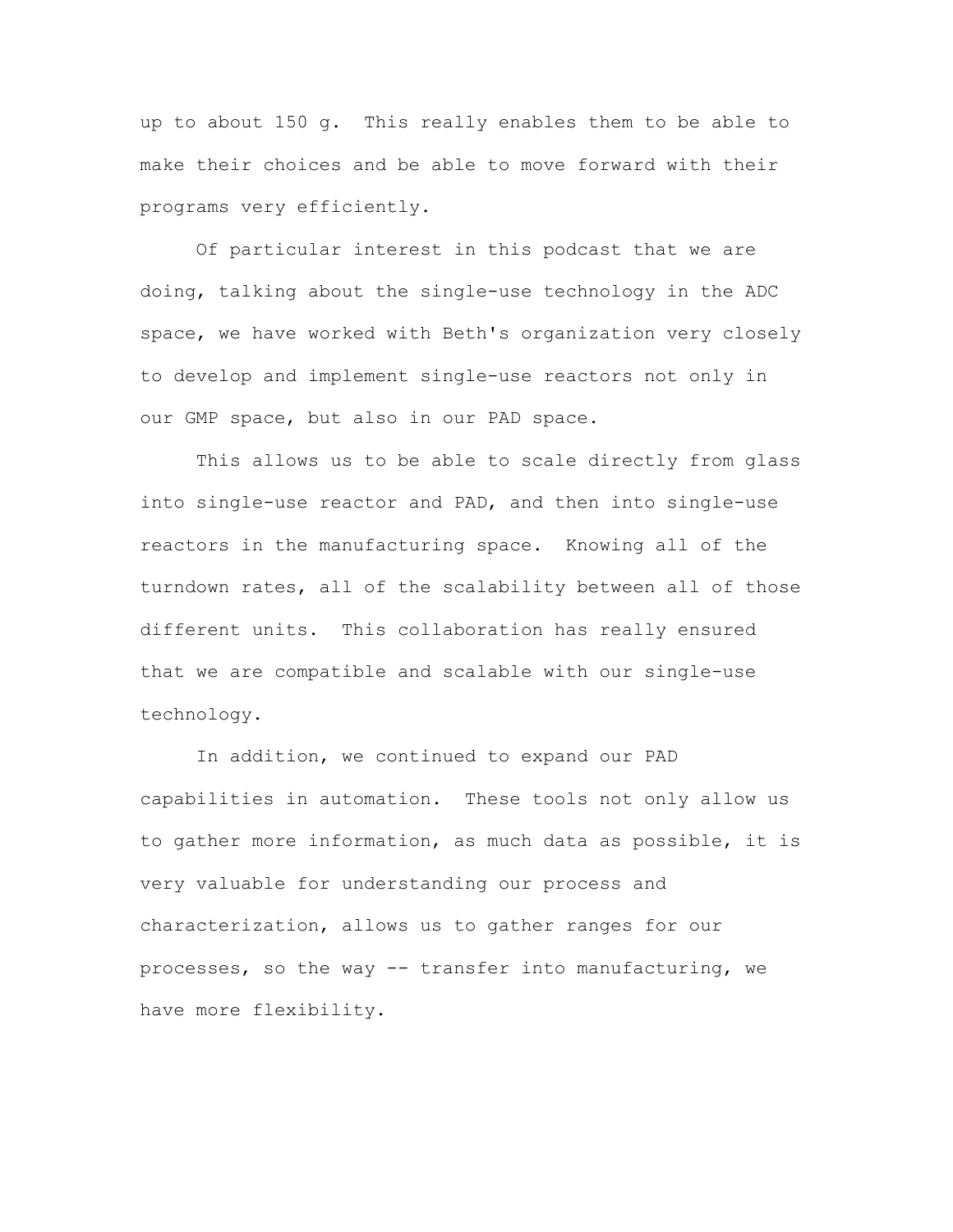So the addition of not only physical space in the lab, but also all the tools we need to take us to the next level are the investments that we are doing here.

WILL SANDERS: In Madison, we have over 25 years' experience working with highly potent compounds, and we have purpose-built facilities in which to manufacture them. We also have a very experienced process chemistry team and manufacturing group capable of managing the most demanding challenges.

But I think the number-one way that we as a company are staying ahead of the trend is through our network of global facilities. We have a global contract manufacturing organization that includes our facilities in Schaffhausen, Switzerland, in Madison, Wisconsin, and in St. Louis. We also have partner facilities in Buchs, Switzerland, Milwaukee, Wisconsin, and Sheboygan, Wisconsin.

So the existence of this larger organization provides both logistical and technical benefits to clients. For example, we have a number of examples where our facility in Sheboygan produces custom complex starting materials and ships them to Madison. Madison takes these and performs a GMP synthesis of a linker payload construct that we subsequently ship to St. Louis for conjugation to an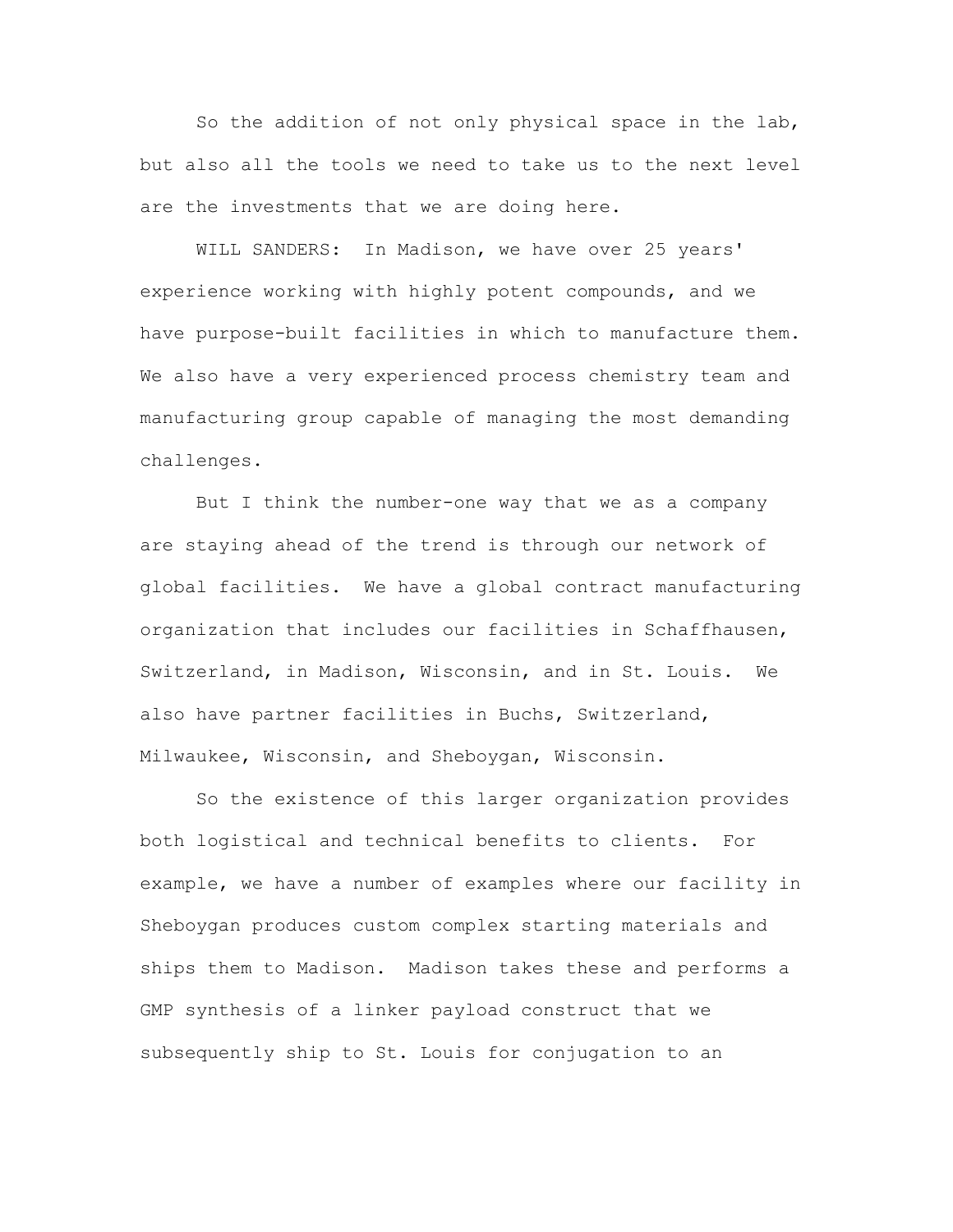antibody. So in this way, we can offer our customers and end-to-end solution for production of both drug, substance.

LISA McDERMOTT: And I would highlight our interaction with Will's group, also, just getting early lots of raw materials and being able to evaluate those in the conjugation process is very valuable to us to be successful. We collaborate quite often to make sure that the drug linkers have the correct specifications and to ensure success in the conjugation campaign.

BETH GOODRICH: And I think, as Lisa mentioned, you know, our teams were able to work together, and this was a great example of combining the expertise of single-use systems development with the expertise of the ADC, you know, manufacturing needs to really come up with built-forpurpose single-use systems.

And here it was not just designing and building those systems, but also a lot of the application testing that went into it to ensure that once they were implemented into the production facility and the development facility that they were going to be successful, meet all the process objectives.

So we were able to utilize the space that we have available in the M Labs to do application testing and to do a lot of solvent compatibility testing, as well. That is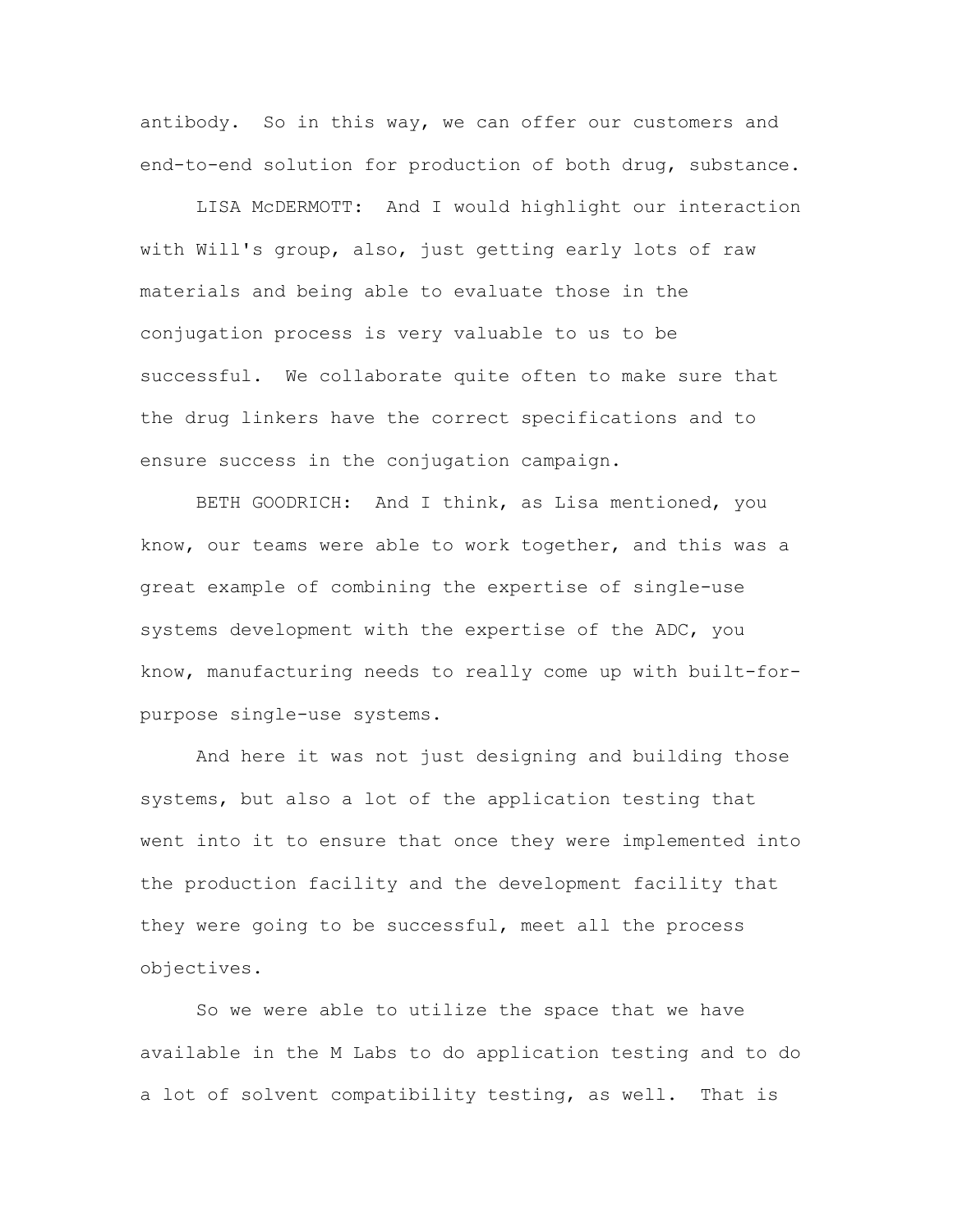one of the big concerns with the post-conjunction purification, is, you know, is it going to be safe to have solvent exposure on the single-use plastic components?

So we were able to simulate the worst-case conditions that would be expected and show that the systems could operate successfully, and also that the extractable, reachable profile was going to be acceptable. So I think that we are -- having all the capabilities able to work together is really kind of keeping us ahead in this field.

I would also like to headline that we do, with these M Lab Collaboration Centers, have a global network of technical experts. We have centers in eight places around the world, and that is really key to successfully supporting ADC manufacturers.

In today's world, you may have a process that is developed in one location and then transferred to other geographies around the world, so being able to interact with the end users in their local geography, bringing them into the M Lab if they needed to test equipment not in their site and then interact with our experts that can help them optimize their operations, train them on recipes, train them on equipment is really valuable.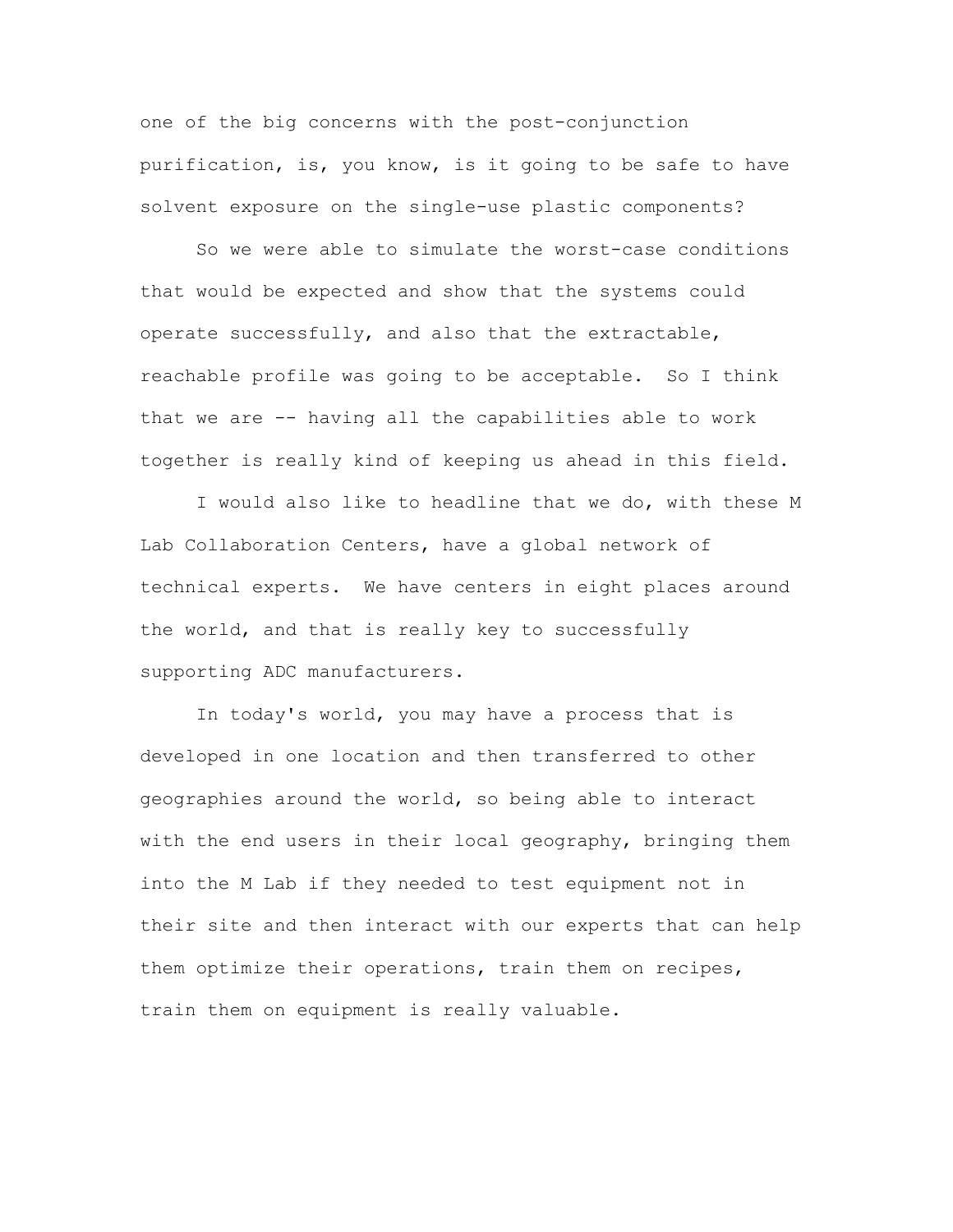JEFFREY BUGULISKIS: Great. Thanks, guys. If you had a crystal ball, how would you predict the future of the ADC market in the next five to ten years?

LISA McDERMOTT: You know, it is a very exciting time for ADCs. With the recent approvals that we have seen and the knowledge that there are another six to ten late-stage projects that we expect to be filed over the next year or so, ADCs have moved into being a viable therapeutic treatment, especially in the field of oncology. It is also exciting that we start to see other bioconjugates for different indications being pushed forward into the marketplace.

WILL SANDERS: I think, as Lisa mentioned, we are going to see that ADC market expand significantly in the coming years. I think it is also going to expand outside the area of oncology. But what I think is going to change the most is a shift to less toxic and less potent payloads.

To date, marketed ADCs contain payloads of extremely toxic molecules that, even when conjugated to an antibody for targeted delivery, have serious toxicity in vivo.

So I think the idea of the targeted delivery of an ADC is to take your therapeutic agent to the cell that you want to kill. And to kill a cell, I do not know that you need to have such a toxic compound. And I think a lot of the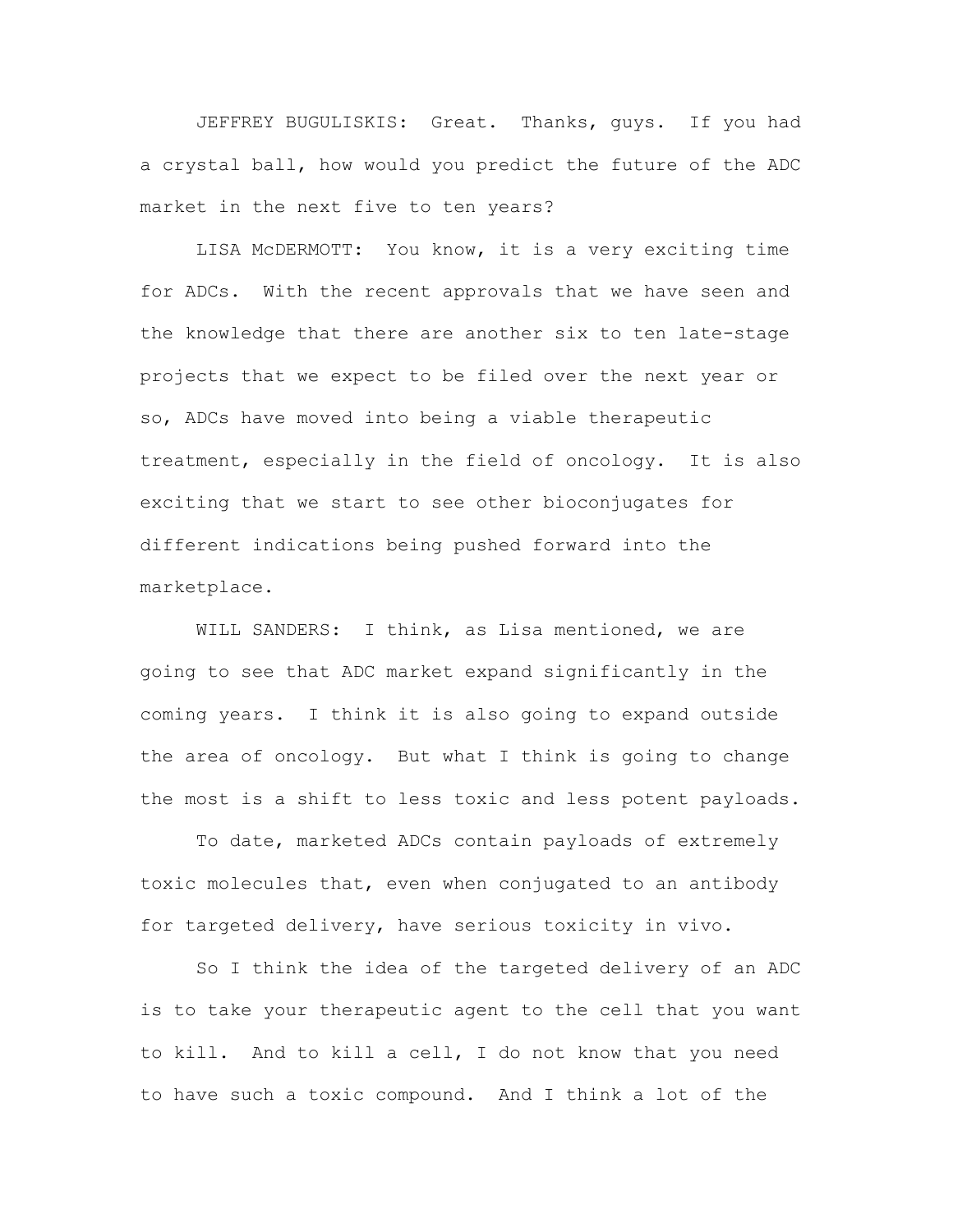failures in the clinic that have been due to toxicity may very well be mitigated by the use of less toxic payloads.

BETH GOODRICH: And I guess really to just kind of build from what both Lisa and Will mentioned, I think as these therapies continue to be approved, and there is demand for more on the market, the technology used to manufacture is likely to start to head towards standardization and templatization.

Similar to the way MAB manufacturing was templated, I think that the post-conjunction purification will head that way just because it is more efficient and we will need to lower cost of goods.

And so, you know, that has been an impact on the equipment that needs to be used. As things are standardized, it makes it easier for vendors to really come up with solutions that are going to provide the best fit for the process.

LISA McDERMOTT: So I think, in summary, whether we are talking about ADCs as cures or just simply as treatments, they have been validated now as a valuable part of the toolbox for patients. We continue to see expansion into combination treatments, and that, with the ability to increase the therapeutic index with specific targeting